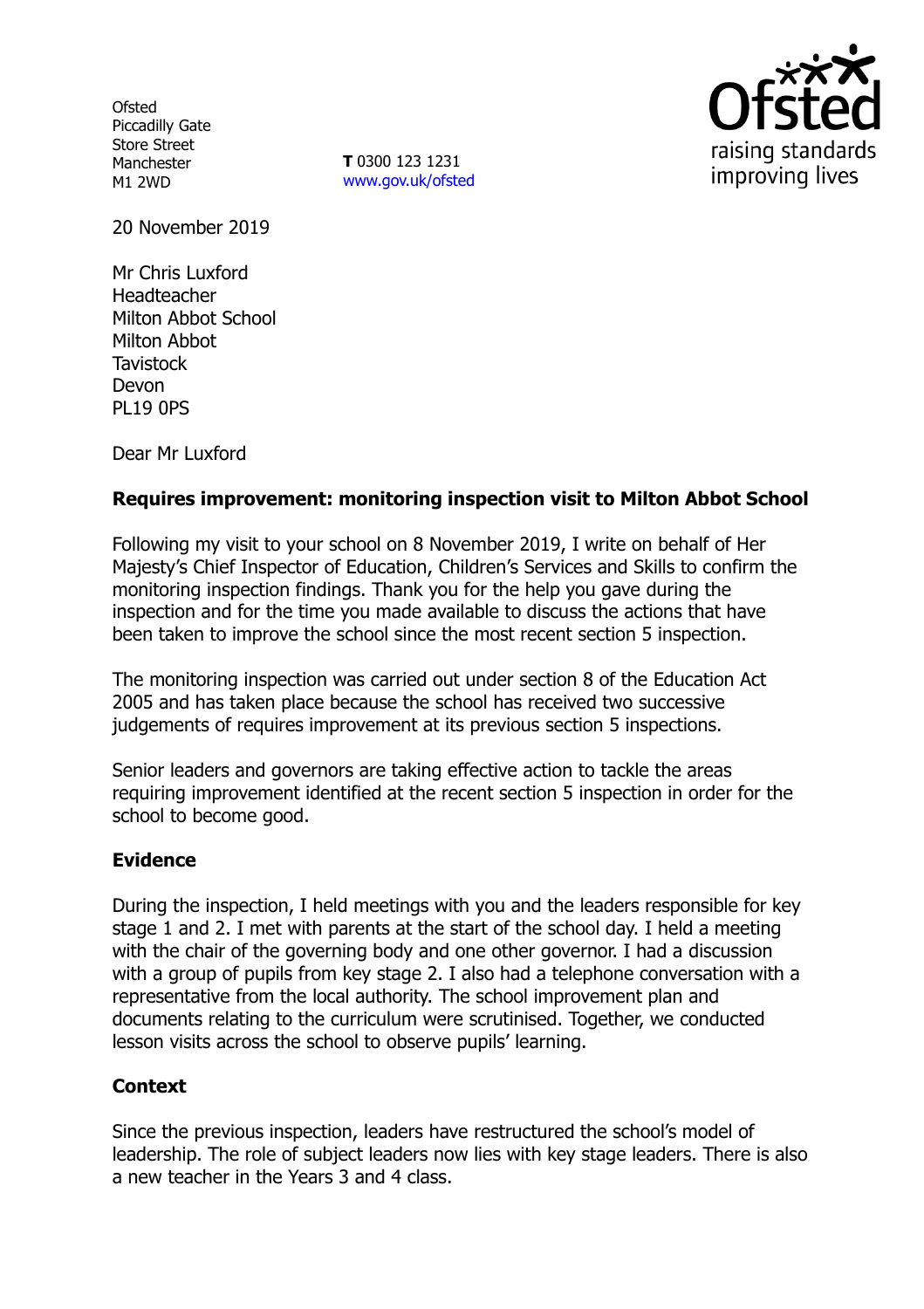

## **Main findings**

You are providing effective leadership for the school. You and your leadership team have a good understanding of the strengths and weaknesses of the school. Together, with governors you have devised sharp improvement plans. Governors monitor the impact of these plans closely. All staff and governors are working determinedly to improve the quality of education.

You have stabilised staffing, and this has enabled you to secure better consistency in leadership and teaching. You provide clear direction. As result, staff know what is expected of them and they feel supported in their roles. Key stage leaders are provided with appropriate training that equips them well for their roles. Staff morale is high, and staff feel that you are considerate of their well-being.

Since the last inspection, leaders have spent a significant amount of time to design a curriculum that is well organised. Staff are excited and motivated about the curriculum. The early signs are that the curriculum is having a positive impact in developing all pupils' knowledge and understanding across a range of subjects, regardless of their needs and abilities. Pupils told me that they feel challenged in all lessons.

Parents and pupils alike are positive about the school. Parents feel that the school is improving rapidly. They are particularly positive about the communication between home and school. Pupils say that there is never any bullying and that behaviour in lessons and social times is positive. They enjoy coming to school and this is reflected in their positive attendance.

Over the last year, you have reviewed the school's approach to assessment. The actions you have taken to secure the accuracy of assessment are having a positive impact. This is particularly evident in writing. Teaching staff use their assessment information to plan lessons that build on what pupils already know and understand. This helps pupils to progress well through the curriculum.

Pupils are confident to attempt to use unfamiliar vocabulary to develop their writing. This is having a positive impact upon pupils' sentence structure across a range of genres. The vast majority of pupils write in a lively way for their age and ability. Pupils use the advice they get from their teachers to improve their work. As a result, this is having a positive impact on securing and developing their knowledge and skills.

You have introduced a new approach to spelling across the school that is having a positive impact. Pupils in lower key stage 2 and key stage 1 have secured the required spelling patterns and can use and apply their phonics skills increasingly well. However, this has yet to filter through to older pupils in the school. Pupils' spelling in upper key stage 2 remains weak. Older pupils have not secured the fundamental spelling patterns required to be able to spell unfamiliar words. They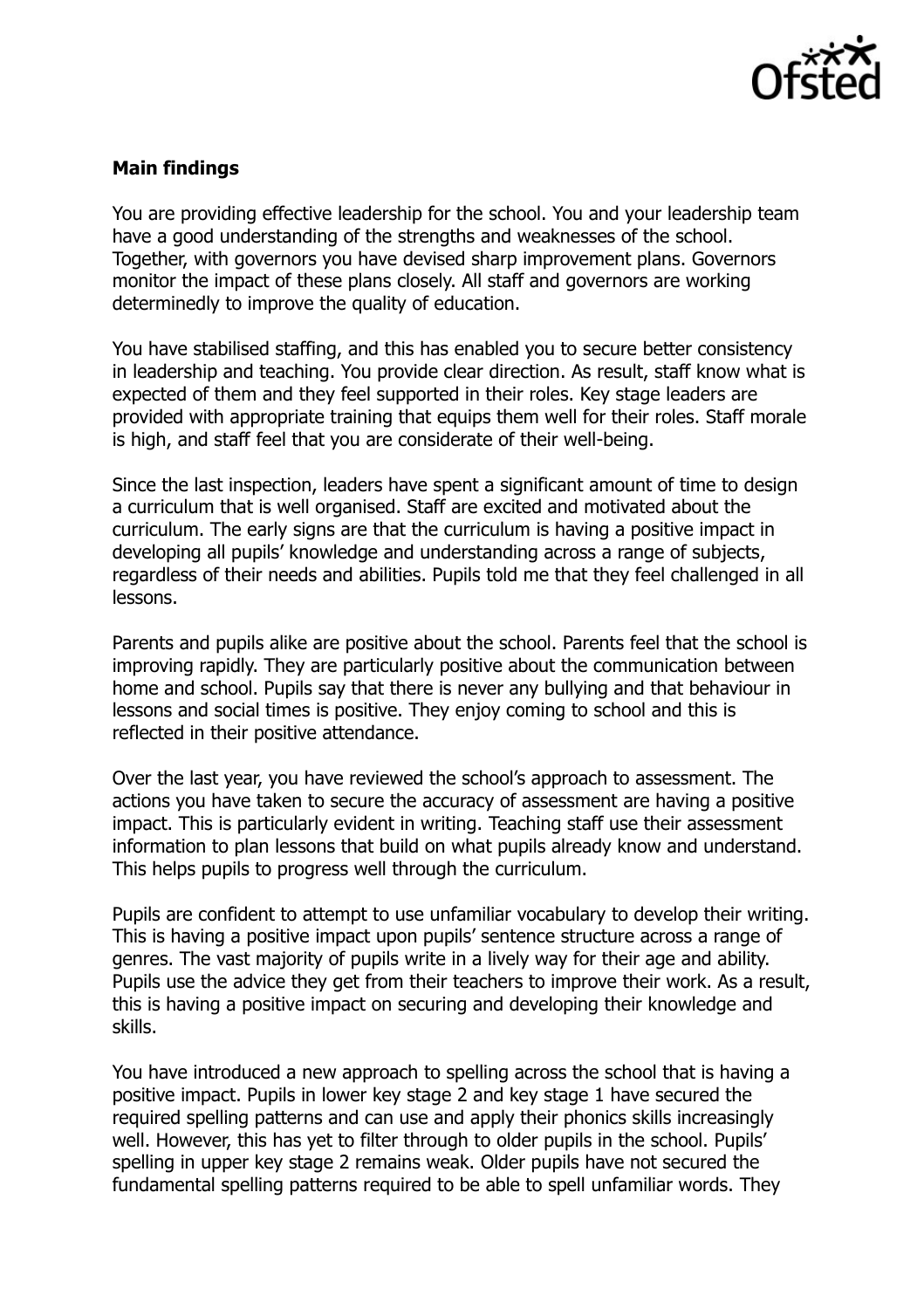

have not yet caught up from their low starting points.

Reading is a key driver in your curriculum design. You have thought carefully about your approach to reading. Teachers have ensured that the texts they use support pupils' understanding across a range of subjects. They link reading literature to their class topic. Pupils say that this helps them with an additional insight into their learning.

Pupils who spoke with me said that reading helps them to develop their knowledge of the wider world. The texts pupils read in school and at home are well matched to their reading ability. Leaders have put in place strong assessment systems to identify any pupil who falls behind. Leaders use this information to provide timely support. Nevertheless, not enough curriculum time is allocated the teaching of reading in key stage 2. Pupils are not given enough time to rehearse and deepen their knowledge and understanding. This hampers their progress.

In mathematics the improved focus on ensuring that pupils have opportunities to develop their problem solving and reasoning is paying off. Pupils have ample opportunities to hone and rehearse their skills in mathematics. Pupils are challenged in a variety of ways and this helps pupils to become fluent in their understanding. When solving problems, pupils can recall upon prior knowledge and apply it to their learning. This is because teachers have ensured that pupils have secured the required knowledge and skills before moving on.

However, further work is needed to continue to improve mathematics in key stage 1, as activities are not always well matched to pupils' starting points. Too often, pupils are completing concepts that they are already secure in. This weakens their progress. Learning is much more precisely matched to pupils' abilities in key stage 2.

Pupils with special educational needs and/or disabilities (SEND) are well supported. Pupils are confident in using resources to aid their understanding. Adults who work with these pupils use effective questioning strategies to deepen pupils' understanding. This supports pupils in becoming fluent in the concept that is being taught.

## **External support**

The local authority provides regular visits to evaluate the school and review the progress against the recommended actions. The school has used specific support and advice from the local authority to improve the school's assessment systems. As a result, the quality and accuracy of leaders' and teachers' assessments have improved markedly.

Key stage leaders are undertaking nationally recognised leadership courses. This is bolstering the school's capacity for continued improvement and helping leaders to